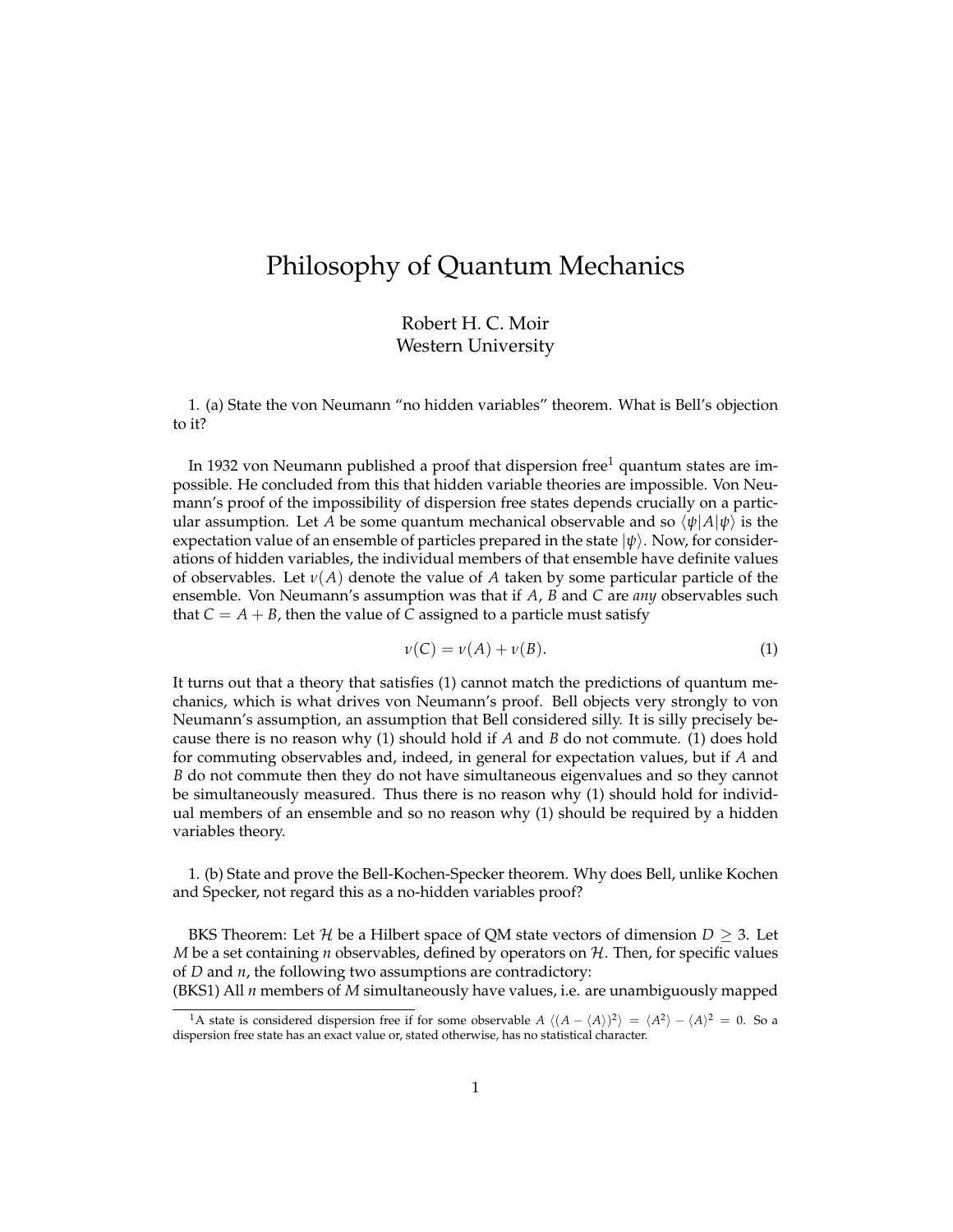onto real unique numbers (designated, for observables *A*, *B*, *C*, . . . by *ν*(*A*), *ν*(*B*), *ν*(*C*), . . . ).

(BKS2) Values of observables conform to the following constraints:

1. If *A*, *B*, *C* are all compatible and  $C = A + B$ , then  $\nu(C) = \nu(A) + \nu(B)$ ;

2. if *A*, *B*, *C* are all compatible and  $C = AB$ , then  $\nu(C) = \nu(A)\nu(B)$ .

I will provide Mermin's proof of the BKS theorem in 4 dimensions. To prove the theorem we must demonstrate a set of observables *A*, *B*, *C*, . . . for which we can show that it is impossible to associate with each observable one of its eigenvalues  $v(A)$ ,  $v(B)$ ,  $v(C)$ , ... in such a way that (BKS2) is satisfied. Exploiting the properties of four dimensional Hilbert spaces, we will represent observables in terms of the Pauli matricies for two independent spin-1/2 particles  $\sigma_{\mu}^1$  and  $\sigma_{\nu}^2$ .<sup>2</sup> Now, consider the nine observables

$$
\begin{array}{ccc} \sigma_x^1 \otimes I & I \otimes \sigma_x^2 & \sigma_x^1 \otimes \sigma_x^2 \\ I \otimes \sigma_y^2 & \sigma_y^1 \otimes I & \sigma_y^1 \otimes \sigma_y^2 \\ \sigma_x^1 \otimes \sigma_y^2 & \sigma_x^2 \otimes \sigma_y^1 & \sigma_z^1 \otimes \sigma_z^2 \end{array}
$$

Now we need to show that it is impossible to assign values to all nine observables. To do this we make the following observations: (1) The observables in each of the three rows and each of the three columns mutually commute. This is clear from the fact that  $(\sigma_j^i)^2 = 1$  for  $i = 1, 2, j = x, y$  and the fact that  $\sigma_j^i$  and  $\sigma_k^i$  anticommute for  $i = 1, 2$  and  $j, k \in \{x, y, z\}, i \neq j$ . (2) The product of the three operators in the right most column is −*I* ⊗ *I* and the product of the three operators in the other two columns and all three rows is *I*  $\otimes$  *I*, which follows from the facts that  $\sigma_x^i \sigma_y^i = i\sigma_z^i$  for  $i = 1, 2$  and  $(\sigma_j^i)^2 = 1$  for  $i = 1, 2, j = x, y, z$ . (3) By (BKS2), the identities in (2) require the product of the values assigned to the observables in each row to be 1 and the product fo each of the observables in each column to be 1 for the first two columns and −1 for the last column. (4) The proof comes from the fact that an attempt to satisfy (3) leads to contradiction since the row identities require the product of all nine values to be 1 and the column identities require the same product to be −1. QED.

Bell does not regard this as a no hidden-variables proof *tout court* since, as he points out immediately after his proof, we have "tacitly assumed that the measurement of an observable must yield the same value independently of what other measurements must be made simulaneously." We assumed that the values taken by each of the observables do not depend on what measurements are being made on the system. Since the observables in the two sets do not mutually commute, there is no reason why we should make this requirement. Thus, we have assumed that the values taken by observables are noncontextual. So, what the BKS theorem shows is that hidden-variables theories must be contextual.

<sup>&</sup>lt;sup>2</sup>These observables have the following useful properties: they square to 1 and so their eigenvalues are  $\pm 1$ ; each component of  $\sigma_\mu^1$  commutes with each component of  $\sigma_v^2$ ; when  $\mu$  and  $\nu$  specify orthogonal directions,  $\sigma_\mu^i$ anticommutes with  $\sigma_v^i$  for  $i = 1, 2$ ; and  $\sigma_x^i \sigma_y^i = i \sigma_z^i$  for  $i = 1, 2$ .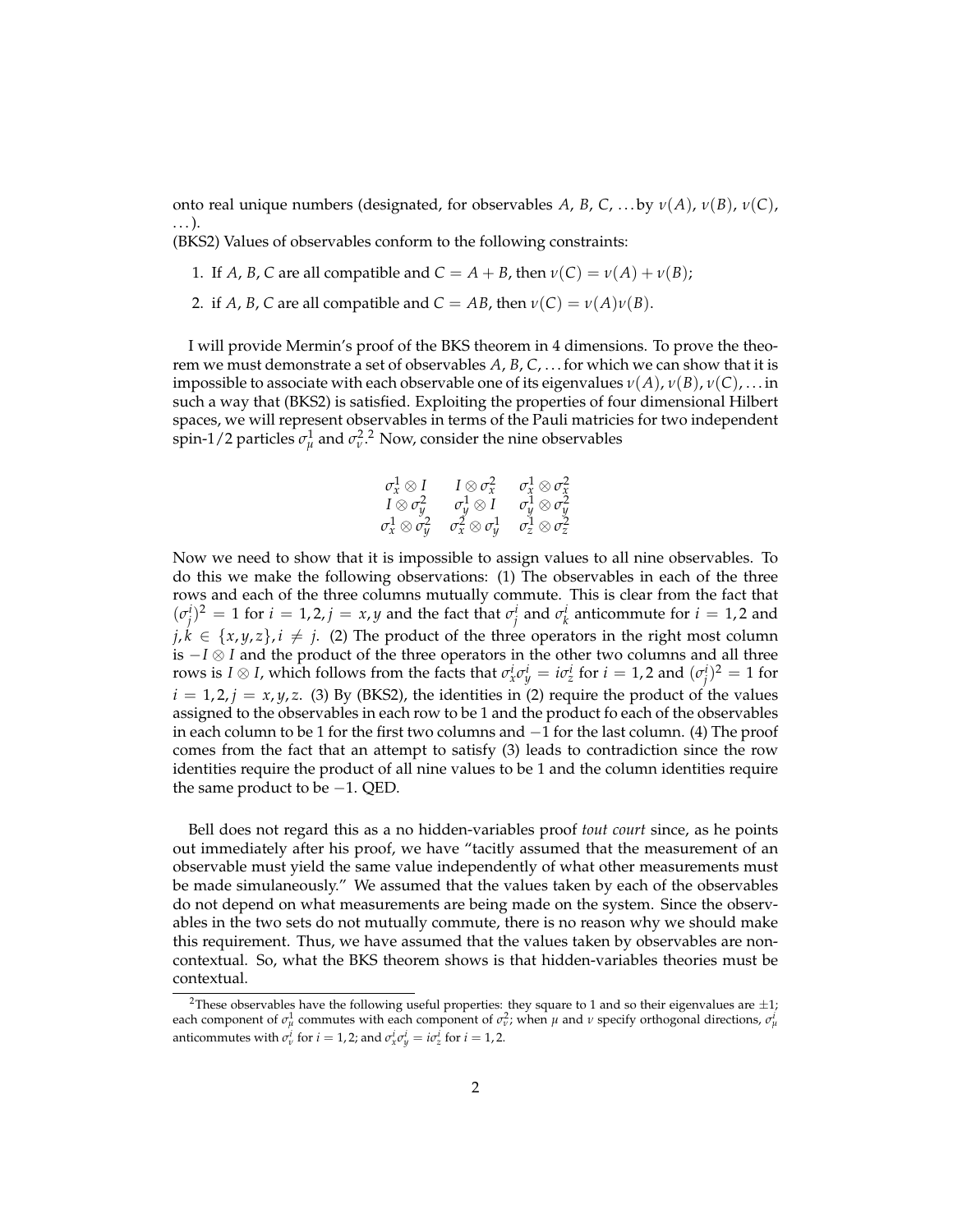2. State Bell's theorem. Explain the conditions that Shimony calls "parameter independence" and "outcome independence." What is the relation between these conditions and the Bell locality (factorizability) condition? What is the relevance of this distinction to the issue of determinism?

To state Bell's theorem we will consider a pair of spin-1/2 particles in the spin singlet state separated by some distance. Let  $p_{\lambda}(x_1, y_2|a, b)$  be the probability that, if spin experiments are performed in the *a*-direction of particle 1 and the *b*-direction on particle 2, the results will be *x* and *y* for the respective particles. Let  $P(x_1, y_2|a, b) = \langle p_\lambda(x_1, y_2|a, b) \rangle$  be the ensemble expecation values where  $\langle \rangle$  denotes averaging of the  $\lambda$ , *i.e.* hidden-variable, distribution. Now, the crucial assumption required for the theorem is the *Bell factorizability condition* (BF):

$$
p_{\lambda}(x_1, y_2|a_1, b_2) = p_{\lambda}^{(1)}(x_1|a_1) p_{\lambda}^{(2)}(y_2|b_2)
$$

for some probability functions  $p_{\lambda}^{(1)}$  $\lambda^{(1)}(x_1|a_1)$  not dependent on  $y_2$  and  $b_2$ , and  $p_\lambda^{(2)}$ *λ* (*y*2|*b*2), not dependent on *x*<sup>1</sup> and *a*1. Now we are in a position to state Bell's theorem. Bell's Theorem: If the microscopic distributions  $p_{\lambda}^{(1)}$  $\lambda^{(1)}(x_1, y_2|a_1, b_2)$  satisfy the Bell factorizability condition, then the ensemble values satisfy

$$
0 \le P(+,-|a,b'|) + P(-,+|a',b) + P(+,+|a',b') - P(+,+|a,b) \le 1.
$$

Quantum mechanics predicts that this inequality will be violated and experiment has fallen on the side of quantum mechanics. Thus any hidden-variables theory must reject one of the assumptions behind the theorem, which is the Bell factorizability criterion.

Shimony's *parameter independence condition* (PI) is the condition that

$$
p_{\lambda}^{(1)}(x_1|a,b) = p_{\lambda}^{(1)}(x_1|a,b')
$$

and

$$
p_{\lambda}^{(2)}(y_2|a,b) = p_{\lambda}^{(2)}(y_2|a',b).
$$

This amounts to the condition that the direction of measurement on the distant particle does not affect the measurements on the local particle. Shimony's *outcome independence condition* (OI) is the condition that

$$
p_{\lambda}(x_1,y_2|a,b)=p_{\lambda}^{(1)}(x_1|a,b)p_{\lambda}^{(2)}(y_2|a,b).
$$

This amounts to the condition that the measurement outcomes for the two particles are independent. Jarret made the interesting observation that

$$
BF \equiv PI \wedge OI.
$$

Now, since experiment forces us to reject (BF), this implies that we must reject (PI) or (OI). A deterministic theory must satisfy the (OI) criterion. This is so because determinism forces the outcomes of any experiment to be already determined by specification of initial conditions and so the outcome of the measurement on one particle cannot depend on the outcome of measurement of the other. Thus, a deterministic theory is forced to reject (PI) which implies that deterministic hidden-variables theories must be non-local. The de-Broglie-Bohm theory is such a hidden variables theory.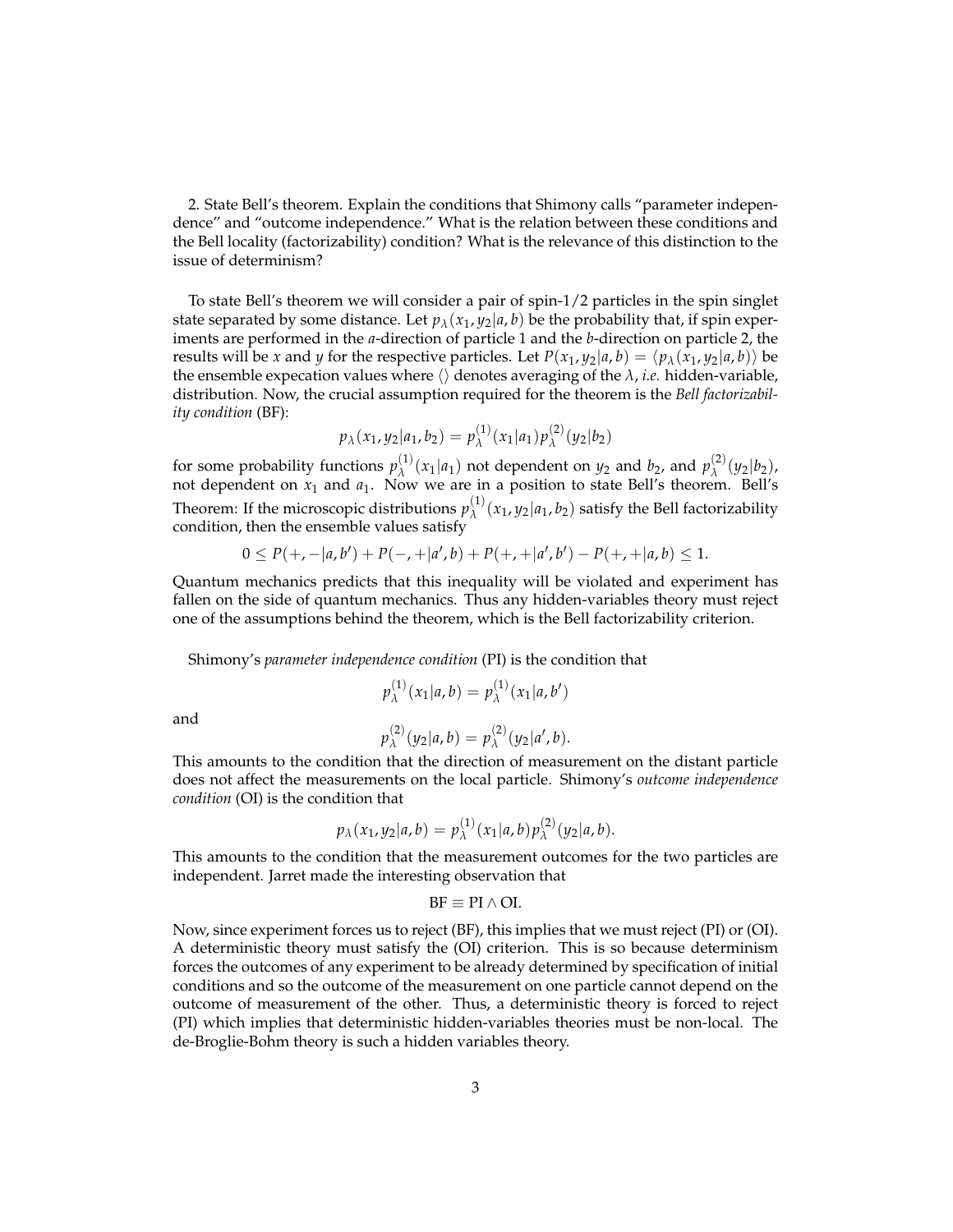3. What is the "measurement problem" in quantum mechanics? Briefly outline three major approaches towards solving (or dissolving) it.

In quantum mechanics observables are represented by hermitian operators on a complex Hilbert space  $\mathcal{H}$ . Quantum states are represented by vectors in  $\mathcal{H}$ , the state vector for the system. For any observable *A*, the possible observable values are its eigenvalues and the states corresponding to each observed value are the eigenvectors corresponding to the eigenvalue. A given state vector is, in general, in a superposition of observable states (eigenvectors) for a given observable. The evolution of this state vector is then correctly described by the action of some unitary operator and, in the case of time evolution, described by the Schrödinger equation. Now, in the case of measurement interactions, the system ends up in an eigenstate of the observable in question, which is a non-unitary (non probability conserving) process and so is not described by the quantum dynamics. Quantum mechanics correctly predicts the probability of measuring certain values for the system, *i.e.* it yields the correct statistical averages for measurements on ensembles of particles in the same state, but cannot explain how the reduction of a superposition into an eigenstate takes place. The solution to (or dissolution of) the problem of how this reduction takes place is what is known as the measurement problem in quantum mechanics.

I will now briefly outline three of the major approaches that have been proposed to solve the measurement problem. The first such proposal is the de Broglie-Bohm hidden variables interpretation of quantum mechanics. In this interpretation, the particles of a system always have a well-defined position and this position determines all other measurable properties of the system. The evolution of the system is effected by a guiding wave, or pilot wave, that is always described by the Schrödinger equation. Since particles always have a well-defined position, and the other properties are determined by this, $3$  no state vector reduction ever takes place, which is why it is a solution to the measurement problem. Another proposal is the continuous spontaneous localization (CSL) model. This approach actually modifies the Schrödinger equation by adding a stochastic term that preserves neither unitarity or linearity. This modifyies the quantum dynamics in such a way as to solve the measurement problem. The solution comes from the fact that the additional term mediates interaction with an all pervading non-local noise field that functions to drive superpositions of states into a particular eigenstate. Thus, the dynamics is expanded to explain the reduciton process. Such dynamical redction only happens for states that differ in terms of their centre of mass (COM) and so the theory singles out a special basis, namely the position basis. The theory has two adjustable constants which determine the minimum different in COM required to trigger reduction and another constant that determines the time scale of the reduction process. A third proposal to solve the measurement problem is to take an instrumentalist view of quantum mechanics. On this view, variants of which are the Copenhagen and statistical interpretations, the state vector is not identified with an actual physical system, it is just a representation of our state of knowledge of some physical system. The formalism of quantum mechanics, then,

 $3$ There are issues with contextuality which can be explained by the interaction of the system with the measurement apparatus, but we need not consider this here.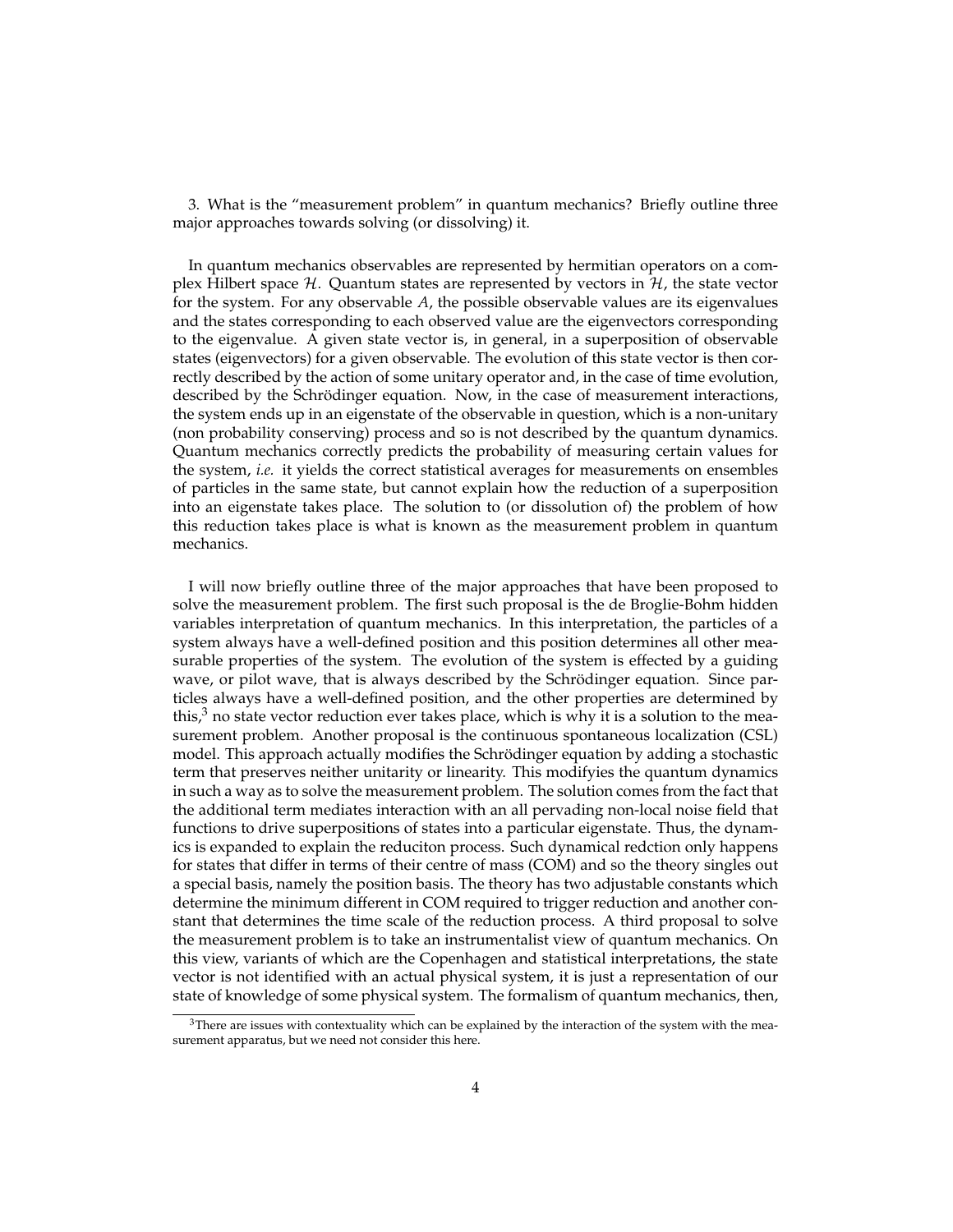just provides us with very accurate predictions of what we will observe given a particular experimental set up. This final solution is, thus, really a dissolution of the problem.

4. Briefly outline the EPR argument, with careful attention to the premises used.

Consider a pair of spin-1/2 particles prepared in the spin singlet state that are moving freely in opposite directions. Spin measurements on these particles are made using Stern-Gerlach magnets oriented in some direction. Let the operators corresponding to the measurements on the two particles be  $\sigma_1$  and  $\sigma_2$ . Since the particles are in the spin singlet state, no matter what direction the SG magnets are oriented, so long as they are oriented in the same direction, if a measurement on one particle is  $+1$ , then the measurement on the other will be  $-1$ . Stated more precisely, if we let  $\vec{a}$ , where  $|\vec{a}| = 1$  be the direciton of the inhomogeneity of the magnetic field of the SG magnets, then if  $\sigma_1 \cdot \vec{a}$  yields the value 1, then  $\sigma_2 \cdot \vec{a}$  will yield the value  $-1$ , and vice versa. We now introduce an assumption, namely that if the two measurements are made at places remote from one another the orientation of one magnet does not influence the result obtained with the other. This assumption assumes a form of locality, where we reject instantaneous action at a distance, and separability, which is the assumption that the two particles can be described independently. Due to the fact that we can predict with certainty the value of any component of  $\sigma_2$  with a knowledge of the same component of  $\sigma_1$ , the result of any such measurement must already be determined. Then, since the initial quantum mechanical wavefunction does not determine the result of an individual measurement, this predetermination then implies the possibility of a more complete specification of the state of the system. With this EPR were led to the conclusion that the formalism of QM is not complete. This does not follow, however, since it possible to reject the assumption made by rejecting locality or separability or both. Indeed, it seems that the separability criterion fails due to the fact that the two particles are in an entangled state, *i.e.* there are no single particle bases that enable us to describe the two particle system as a product of two single particle state vectors.

5 (a). Consider the following state-vector of a system consiting of two spin-1/2 particles:

$$
|\psi\rangle = \frac{1}{2}(|z+\rangle \otimes |z+\rangle - |z+\rangle \otimes |z-\rangle + |z-\rangle \otimes |z+\rangle - |z+\rangle \otimes |z-\rangle).
$$
 (2)

Is this an entangled state? Explain your answer.

The state  $|\psi\rangle$  can be rewritten as

$$
|\psi\rangle = \frac{1}{2}(|z+\rangle \otimes |z+\rangle - 2|z+\rangle \otimes |z-\rangle + |z-\rangle \otimes |z+\rangle).
$$
 (3)

In order to determine if  $|\psi\rangle$  is entangled we need to see if it is possible to factorize the state into a product of single particle states. The form of the state description that we seek is

$$
|\psi\rangle = (a_1|z+\rangle + b_1|z-\rangle) \otimes (a_2|z+\rangle + b_2|z-\rangle). \tag{4}
$$